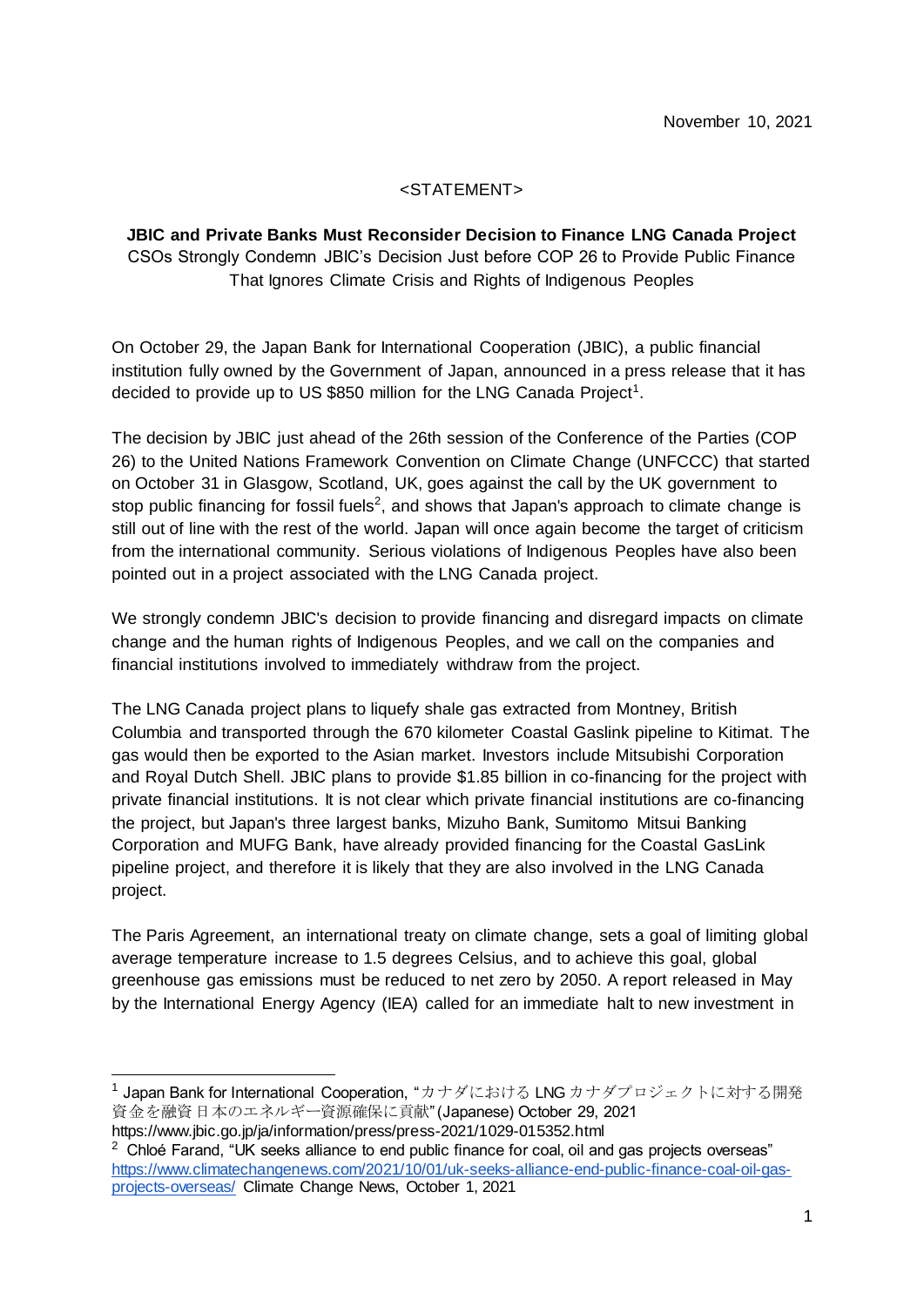all fossil fuels to achieve net-zero emissions by 2050<sup>3</sup>, making it clearer than ever that we need to end public finance for fossil fuels. In addition, the LNG Canada project is scheduled to start operating from 2024 for 40 years, meaning that it will produce liquified natural gas (LNG) after 2050. This is a clear violation of the Paris Agreement.

In addition to its climate impacts, serious human rights violations against Indigenous Peoples have been reported in an associated project of the LNG Canada project, the Coastal GasLink pipeline project. The Coastal GasLink Pipeline Company is now pushing ahead with construction, ignoring the rights of the Wet'suwet'en First Nation. The Wet'suwet'en, who are directly affected by Coastal GasLink, have never given up their land, and in 1997 the Supreme Court of Canada ruled that the ownership and use of land belong to Indigenous Peoples (Delgamuukw case)<sup>4</sup>.

On December 13, 2019, the UN Committee on the Elimination of Racial Discrimination adopted a resolution calling on the federal government to immediately halt the Coastal GasLink pipeline project, the Trans-Mountain pipeline project, and construction of the Site C Dam, until "Free, prior and informed consent (FPIC)" has been obtained<sup>5</sup>. In other words, it has been pointed out internationally that FPIC has not been obtained for Coastal GasLink, associated with the LNG Canada project, and JBIC's decision to finance the project clearly violates JBIC's Guidelines for Confirmation of Environmental and Social Considerations, which require that FPIC be obtained from Indigenous Peoples prior to financing.

The Equator Principles, which are signed by private banks, also call for projects to obtain FPIC from Indigenous Peoples and to comply with "the rights and protections for Indigenous Peoples contained in relevant national law, including those laws implementing host country obligations under international law." The decision to provide financing for this project clearly goes against this. The Wet'suwet'en and more than 100 other organizations around the world submitted a request letter on October 19 to investors and financial institutions, including Japan's three largest banks, calling on them to divest from and stop financing the Coastal GasLink pipeline project and the LNG Canada project<sup>6</sup>.

 $\overline{a}$ 

https://tbinternet.ohchr.org/Treaties/CERD/Shared%20Documents/CAN/INT\_CERD\_EWU\_CAN\_902 6\_E.pdf?\_ga=2.171294304.1158930249.1618 324061-1016472279.1618324061 December 13, 2019

<sup>6</sup> "Indigenous-led campaign, endorsed by 100+ groups, urges global investors and banks to divest from and stop financing Coastal GasLink and LNG Canada; Financing violates racial justice commitments and reconciliation; Campaign builds on TMX campaign that saw 16 insurers drop the project"

 $3$  International Energy Agency, "Net Zero by 2050: a Roadmap for the Global Energy Sector" <https://www.iea.org/reports/net-zero-by-2050> May 18, 2021

 $<sup>4</sup>$  Jon Hernandez, "'We still have title': How a landmark B.C. court case set the stage for Wet'suwet'en</sup> protests",https://www.cbc.ca/news/canada/british-columbia/delgamuukw-court-ruling-significance-

<sup>1.5461763,</sup> CBC News, Feb 13, 2020

<sup>5</sup> Committee on the Elimination of Racial Discrimination, "Prevention of racial discrimination, including early warning and urgent action precedure"

[https://static1.squarespace.com/static/5c51ebf73e2d0957ca117eb5/t/616e48f02d0094632c4c290a/16](https://static1.squarespace.com/static/5c51ebf73e2d0957ca117eb5/t/616e48f02d0094632c4c290a/1634617585249/211005-+Divest+from+Coastal+GasLink+Press+Release++-Canada.pdf) [34617585249/211005-+Divest+from+Coastal+GasLink+Press+Release++-Canada.pdf](https://static1.squarespace.com/static/5c51ebf73e2d0957ca117eb5/t/616e48f02d0094632c4c290a/1634617585249/211005-+Divest+from+Coastal+GasLink+Press+Release++-Canada.pdf) The Gidimt'en Checkpoint, October 19, 2021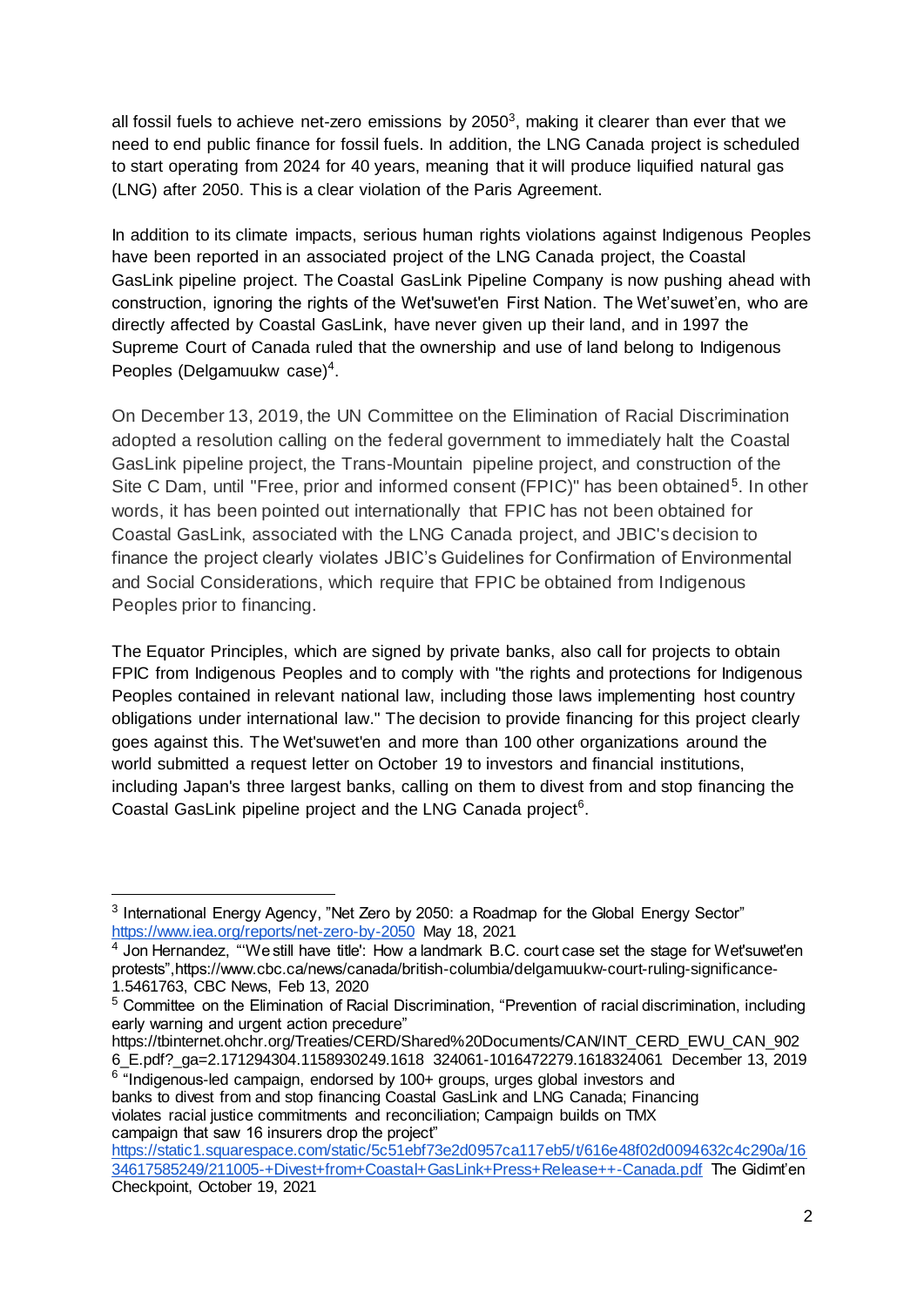We strongly urge JBIC and the private financial institutions involved in the project to immediately withdraw their financing to the project, and urge Mitsubishi Corporation to withdraw from the project.

## **LIST OF SIGNATORIES:**

This statement is signed by 93 organizations, including those working at international and regional levels plus organizations working nationally in 30 countries.

Friends of the Earth Japan Japan Center for a Sustainable Environment and Society (JACSES) 350.org Japan Mekong Watch Kiko Network

| Cas Yikh (Gidimt'en Clan, Wet'suwet'en Nation)                      | Wet'suwet'en Nation       |  |
|---------------------------------------------------------------------|---------------------------|--|
| Canadian Association of Physicians for the Environment              | British Columbia, Canada  |  |
| SOS territoire                                                      | Canada / British Columbia |  |
| Accompagnement Mieux-Être                                           | Canada                    |  |
| <b>CADET</b>                                                        | Canada                    |  |
| Climate Strike Canada                                               | Canada                    |  |
| David Suzuki Foundation                                             | Canada                    |  |
| Democracy Watch                                                     | Canada                    |  |
| Eau secours                                                         | Canada                    |  |
| <b>Environnement Vert Plus</b>                                      | Canada                    |  |
| Festival des Technologies vertes de Montréal                        | Canada                    |  |
| <b>Fondation Rivières</b>                                           | Canada                    |  |
| Friends of the Earth Canada                                         | Canada                    |  |
| <b>Gulf Islands Front Lines</b>                                     | Canada                    |  |
| Les oubliés de l'autobus                                            | Canada                    |  |
| Mouvement Citoyen LittOralement Inacceptable (MCLI)                 | Canada                    |  |
| Mouvement d'éducation populaire et d'action communautaire du Québec | Canada                    |  |
| My Sea to Sky                                                       | Canada                    |  |
| Nature Québec                                                       | Canada                    |  |
| Prospérité sans Pétrole                                             | Canada                    |  |
| RAVEN (Respecting Aboriginal Values and Environmental Needs)        | Canada (QC)               |  |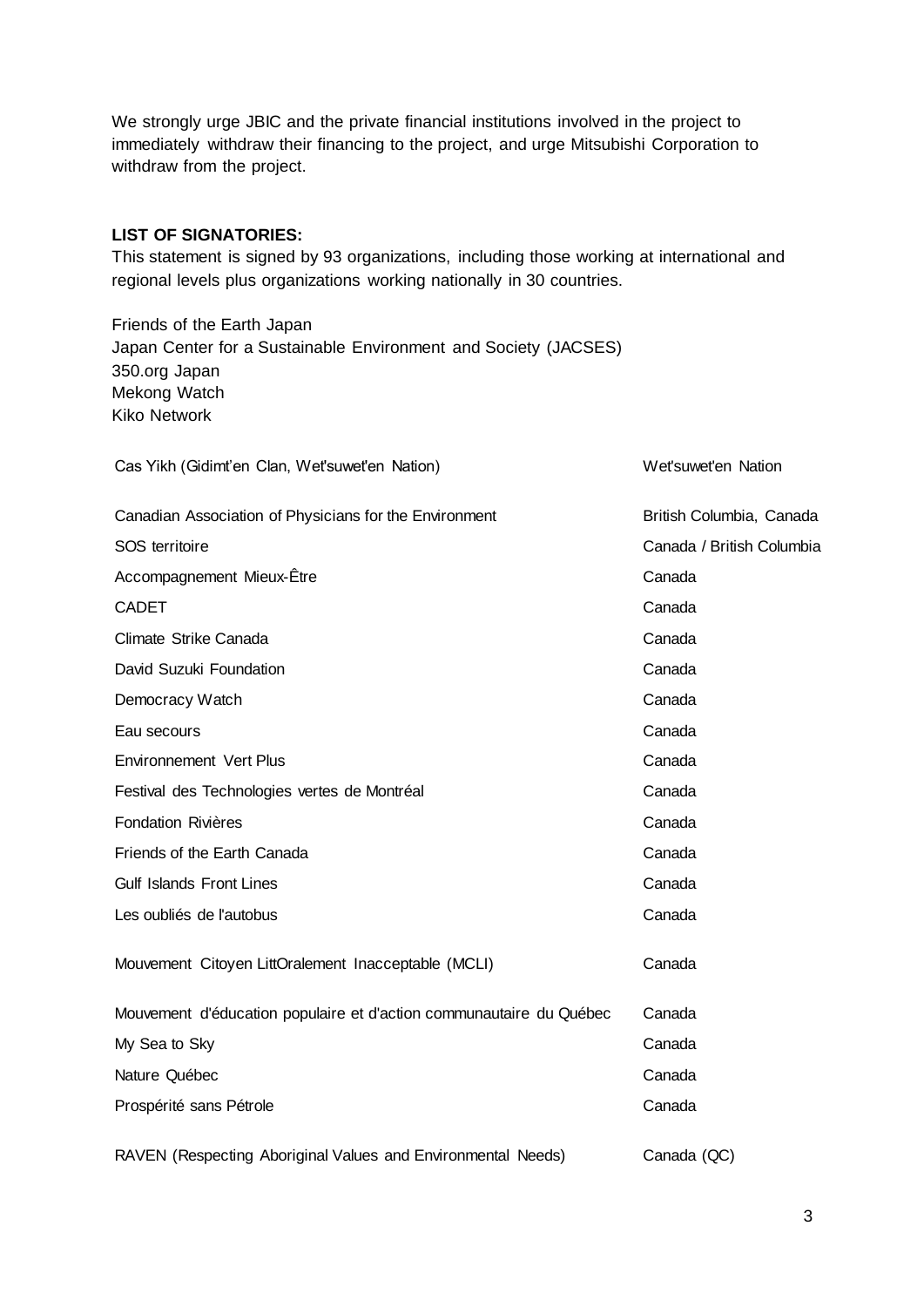| Sustainabiliteens Vancouver                             | Canada Québec                                    |
|---------------------------------------------------------|--------------------------------------------------|
| The Climate Reality Project Canada                      | Canada, Québec                                   |
| <b>Wilderness Committee</b>                             | Canada/Québec                                    |
| NON à une marée noire dans le Saint-Laurent             | Québec, Canada                                   |
| La CEVES                                                | Montreal, Quebec, Canada<br>Vaudreuil-Soulanges, |
| Citoyens au Courant                                     | Canada                                           |
| Tierra Nativa / At Argentina                            | Argentina                                        |
| Asian Peoples' Movement on Debt and Development (APMDD) | Asia                                             |
| Australian Conservation Foundation                      | Australia                                        |
| Friends of the Earth Australia                          | Australia                                        |
| Jubilee Australia                                       | Australia                                        |
| Bangladesh Environmental Lawyers Association            | Bangladesh                                       |
| Amigos da Terra Brasil / Foe Brazil                     | Brazil                                           |
| <b>Fundacion Chile Sustentable</b>                      | Chile                                            |
| COECOCEIBA - FoE Costa Rica                             | Costa Rica                                       |
| NOAH - Friends of the Earth Denmark                     | Danmark                                          |
| Friends of the Earth Europe                             | Europe                                           |
| Just Finance International                              | Europe                                           |
| Masn ystävät ry/ Friends of the Earth Finland           | Finland                                          |
| Les Amis de la Terre / Friends of the Earth France      | France                                           |
| <b>Reclaim Finance</b>                                  | France                                           |
| The Greens Movement of Georgia/FoE Georgia              | Georgia                                          |
| GegenStroemung - INFOE e. V.                            | Germany                                          |
| urgewald                                                | Germany                                          |
| AbibiNsroma Foundation                                  | Ghana/Africa                                     |
| Alliance for Empowering Rural Communities               | Ghana                                            |
| Growthwatch                                             | India                                            |
| <b>Trend Asia</b>                                       | Indonesia                                        |
| <b>WALHI</b>                                            | Indonesia                                        |
| EarthRights International                               | International                                    |
| Friends of the Earth International                      | International                                    |
| International Accountability Project                    | International                                    |
| <b>Market Forces</b>                                    | International                                    |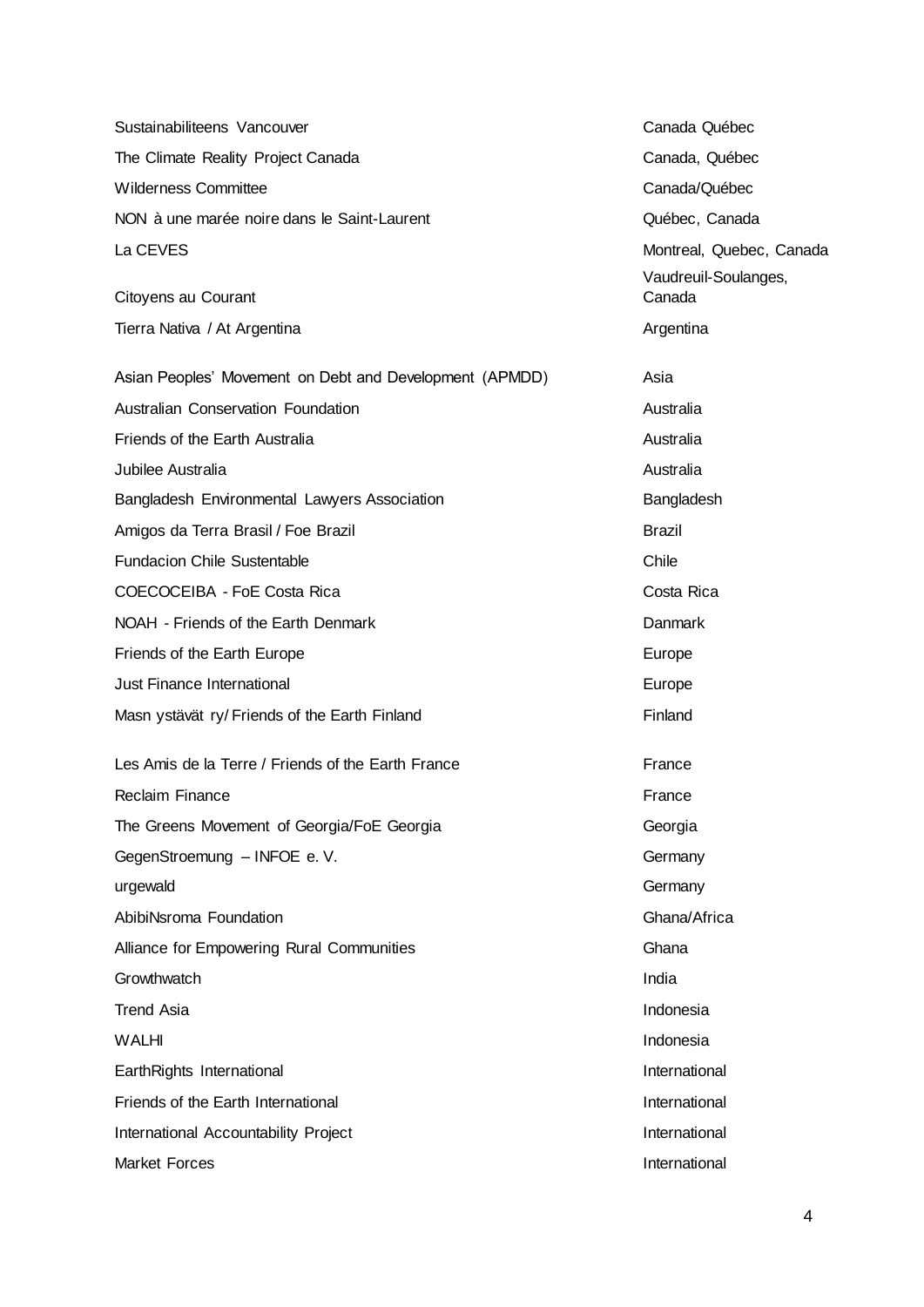| Pacific Asia Resource Center (PARC)                   |                                                                  | Japan                   |  |
|-------------------------------------------------------|------------------------------------------------------------------|-------------------------|--|
| Women's Democratic Club/femin                         |                                                                  | Japan                   |  |
| 原子力規制を監視する市民の会                                        |                                                                  | Japan                   |  |
| the Rights of Indigenous Peoples)                     | 市民外交センター (Shimin Gaikou Centre-Citizens' Diplomatic Centre for   | Japan                   |  |
| 日本国際ボランティアセンター                                        |                                                                  | Japan                   |  |
|                                                       | 武器取引反対ネットワーク (NAJAT) / Network Against Japan Arms Trade Japan    |                         |  |
| Sahabat Alam Malaysia (Friends of the Earth Malaysia) |                                                                  | Malaysia                |  |
| Oyu Tolgoi Watch                                      |                                                                  | Mongolia                |  |
| <b>Rivers without Boundaries Coalition</b>            |                                                                  | Mongolia                |  |
| Pro Public/ FoE Nepal                                 |                                                                  | Nepal                   |  |
| <b>BankTrack</b>                                      |                                                                  | Netherlands             |  |
| <b>Both ENDS</b>                                      |                                                                  | Netherlands             |  |
| Recourse                                              |                                                                  | <b>Netherlands</b>      |  |
| Pakistan Fisherfolk Forum                             |                                                                  | Pakistan                |  |
| Alyansa Tigil Mina                                    |                                                                  | Philippines             |  |
| Center for Energy, Ecology, and Development (CEED)    |                                                                  | Philippines             |  |
| Cordillera Peoples Alliance                           |                                                                  | Philippines             |  |
| Philippines                                           | Legal Rights and Natural Resources Center - Friends of the Earth | Philippines             |  |
| Protect VIP Campaign Network                          |                                                                  | Philippines             |  |
| WomanHealth Philippines                               |                                                                  | Philippines             |  |
| Women's Development Center, Inc.                      |                                                                  | Philippines             |  |
| groundWork/Friends of the Earth South Africa          |                                                                  | South Africa            |  |
| 350 South Asia                                        |                                                                  | South Asia              |  |
| Solutions for Our Climate (SFOC)                      |                                                                  | South Korea             |  |
| Amigas de la Tierra                                   |                                                                  | Spain                   |  |
| Centre for Environmental Justice                      |                                                                  | Sri Lanka               |  |
| Jordens Vänner/Friends of the Earth Sweden            |                                                                  | Sweden                  |  |
| Healthy Public Policy Foundation                      |                                                                  | Thailand                |  |
| Climate Watch Thailand                                |                                                                  | Thailand/Southeast Asia |  |
| corner house                                          |                                                                  | united kingdom          |  |